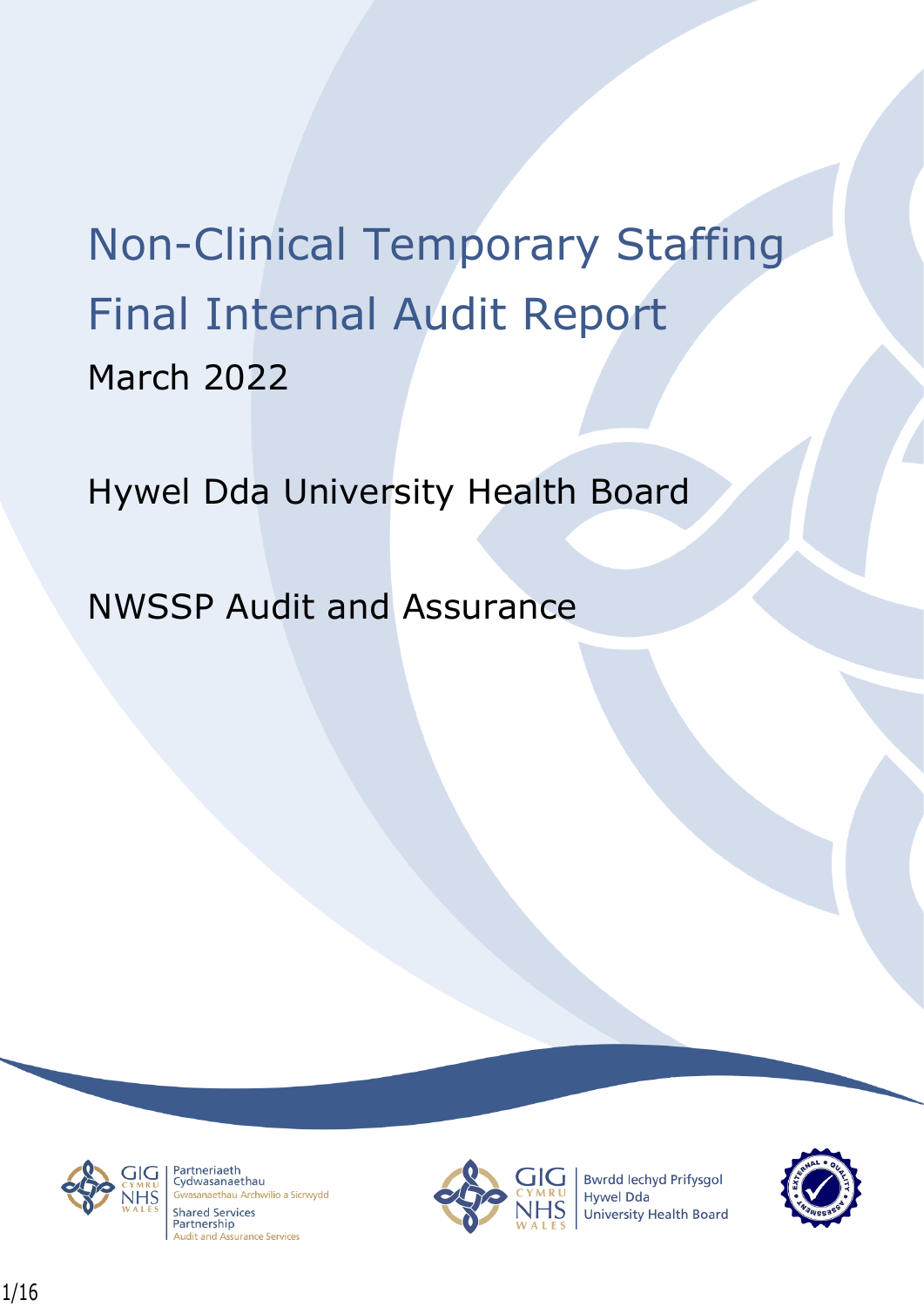# **Contents**

| Review reference:             | HDUHB-2122-39                                 |
|-------------------------------|-----------------------------------------------|
| Report status:                | Final                                         |
| Fieldwork commencement:       | 15 November 2021                              |
| Fieldwork completion:         | 2 February 2022                               |
| Draft report issued:          | 8 February 2022                               |
| Debrief meeting:              | 8 February 2022                               |
| Management response received: | 21 March 2022                                 |
| Final report issued:          | 21 March 2022                                 |
|                               |                                               |
| Auditors:                     | Laura Jane Leavesley, Principal Auditor       |
|                               | Sophie Corbett, Deputy Head of Internal Audit |
| Executive sign-off:           | Lisa Gostling, Director of Workforce & OD     |
|                               |                                               |
| Distribution:                 | Huw Thomas, Director of Finance               |
| Committee:                    | Audit & Risk Assurance Committee              |



Audit and Assurance Services conform with all Public Sector Internal Audit Standards as validated through the external quality assessment undertaken by the Institute of Internal Auditors

#### Acknowledgement

NHS Wales Audit & Assurance Services would like to acknowledge the time and co-operation given by management and staff during the course of this review.

#### Disclaimer notice - please note

This audit report has been prepared for internal use only. Audit & Assurance Services reports are prepared, in accordance with the Service Strategy and Terms of Reference, approved by the Audit Committee.

Audit reports are prepared by the staff of the NHS Wales Shared Services Partnership – Audit and Assurance Services and addressed to Independent Members or officers including those designated as Accountable Officer. They are prepared for the sole use of the Hywel Dda University Health Board and no responsibility is taken by the Audit and Assurance Services Internal Auditors to any director or officer in their individual capacity, or to any third party.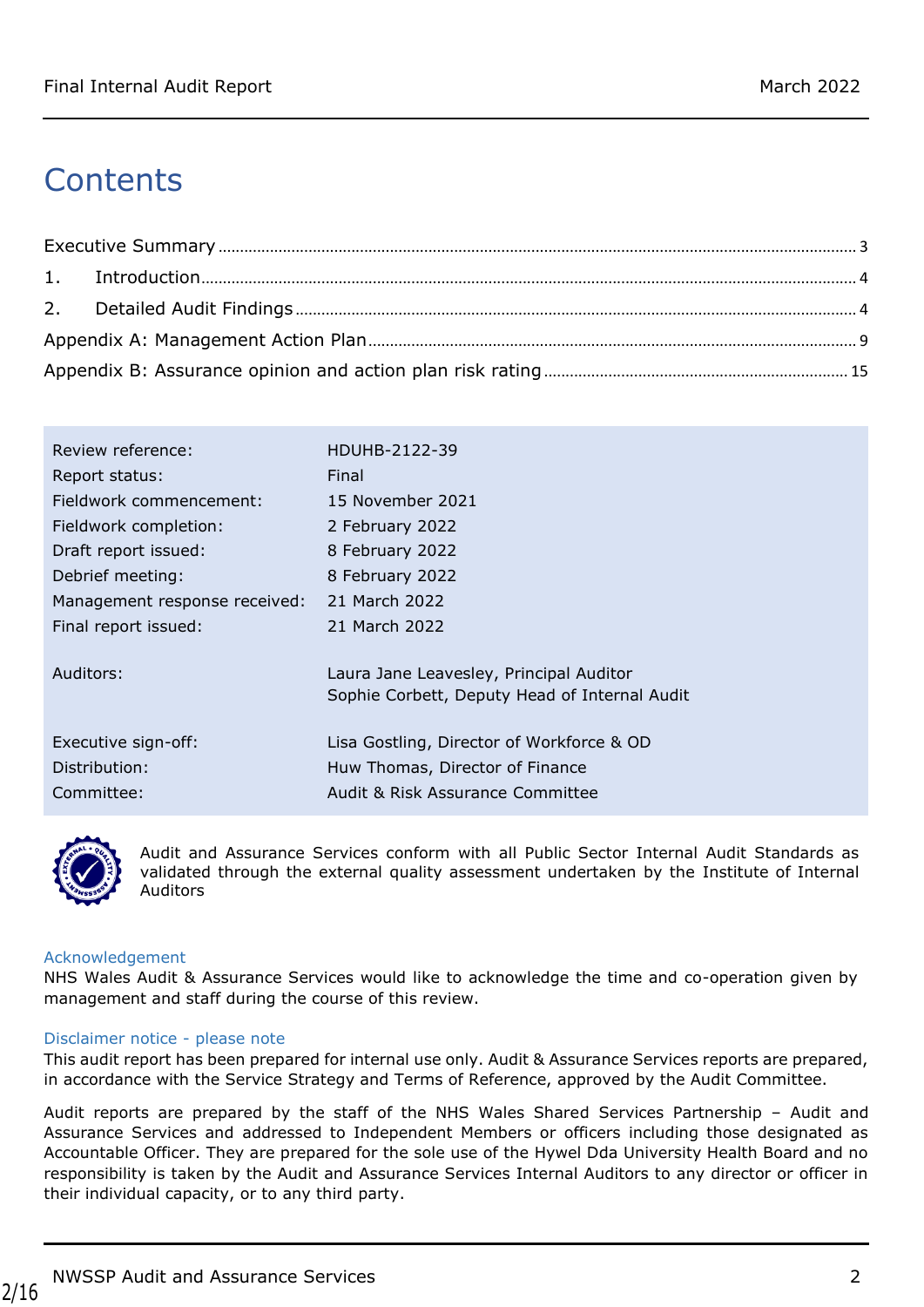## <span id="page-2-0"></span>Executive Summary

#### **Purpose**

The purpose of the review is to establish whether appropriate arrangements are in place for the appointment and monitoring of temporary staffing solutions.

#### **Overview**

Two high priority matters have been identified relating to the procurement, identification and monitoring of non-clinical temporary staff:

- The Health Board did not engage with NWSSP Procurement Services in the procurement of temporary staff from external suppliers resulting in examples of incorrect use of framework agreements and non-compliance with Public Contract Regulations.
- A central record of non-clinical temporary staff usage is not maintained, and this information is not easily identifiable within the ledger. Workforce are not aware of temporary staff usage within the health board, and there are no arrangements in place to monitor and report on associated expenditure.

Accordingly, we have concluded an overall rating of **Limited** assurance.

#### Report Classification

|         |                                                                                                                                 | Trend |
|---------|---------------------------------------------------------------------------------------------------------------------------------|-------|
| Limited | More significant matters<br>require management<br>attention.<br>Moderate impact on<br>residual risk exposure<br>until resolved. | n/a   |

#### Assurance summary $<sup>1</sup>$ </sup>

| Assurance objectives |                                                                                                                                                                                                                  | Assurance  |
|----------------------|------------------------------------------------------------------------------------------------------------------------------------------------------------------------------------------------------------------|------------|
|                      | Non-clinical temporary staff are only<br>engaged where necessary, are<br>subjected to appropriate scrutiny,<br>and are procured and approved in<br>accordance with standing orders and<br>procurement guidelines | Limited    |
|                      | Non-clinical temporary staff are<br>subject to pre-employment checks                                                                                                                                             | Reasonable |
| 3                    | Non-clinical temporary staffing<br>usage is monitored and there is<br>engagement with Workforce & OD to<br>identify a longer term, more cost-<br>effective solution where appropriate                            | Limited    |

| <b>Matters Arising</b>                                                      | <b>Objective</b> | Control<br>Design or<br>Operation | Recommendation<br>Priority |
|-----------------------------------------------------------------------------|------------------|-----------------------------------|----------------------------|
| Policies & Procedures                                                       | 1. 3             | Desian                            | Medium                     |
| Necessity to Engage Non-Clinical Temporary Staff                            | 1.3              | Operation                         | <u>Medium</u>              |
| <b>Procurement Process</b>                                                  |                  | Operation                         | Hiah                       |
| Identification & Monitoring of Non-clinical Temporary<br><b>Staff Usage</b> |                  | Design &<br><b>Dperation</b>      | Hiah                       |

 $1$  The objectives and associated assurance ratings are not necessarily given equal weighting when formulation the overall audit opinion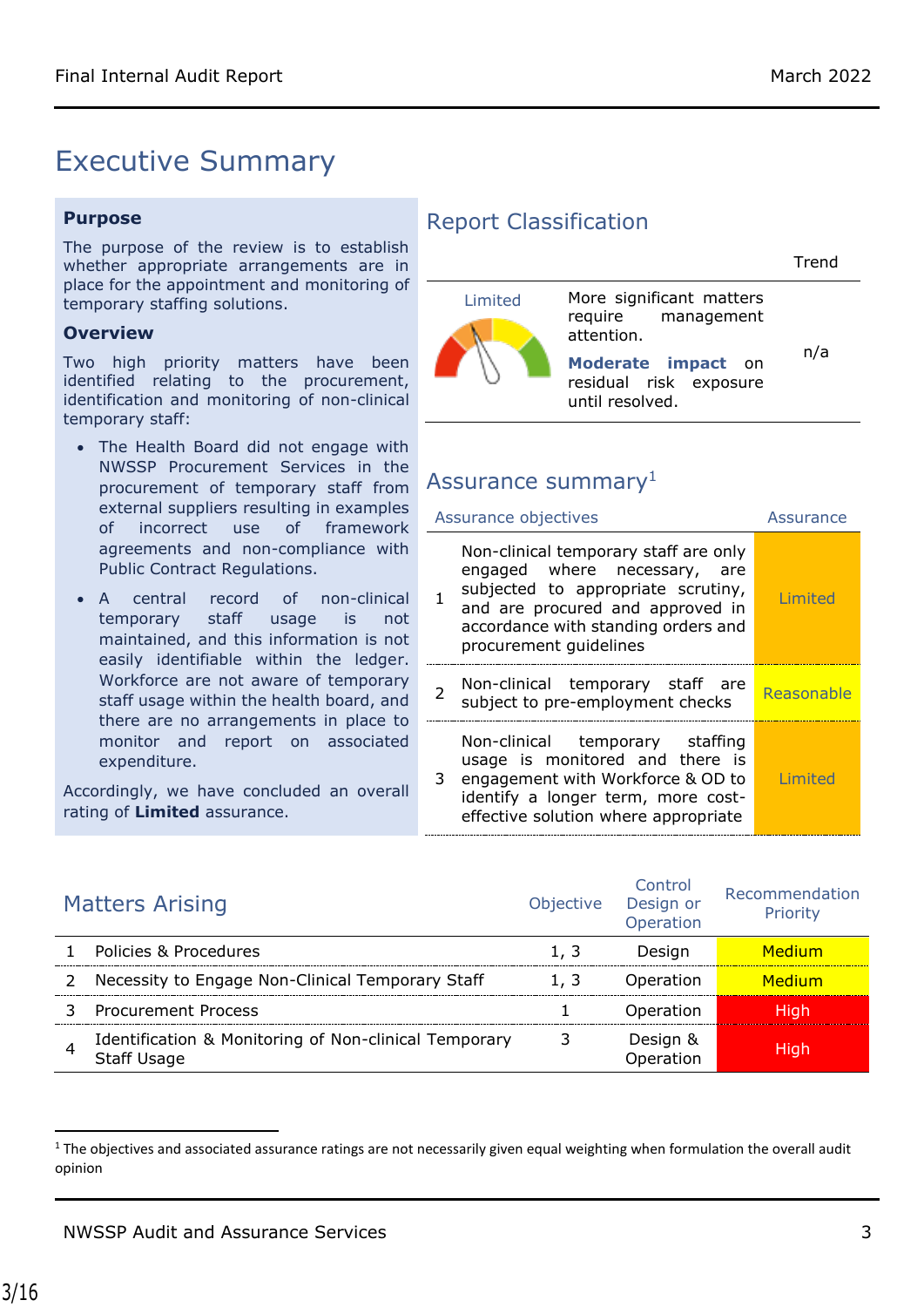### <span id="page-3-0"></span>1. Introduction

- 1.1 The Non-Clinical Temporary Staffing review has been completed in line with the 2021/22 Internal Audit Plan. The relevant lead Executive Director for the assignment is the Director of Workforce & OD.
- 1.2 Our review has focussed on the arrangements in place for non-clinical temporary staff procured from an external source (such as an agency) and has therefore excluded temporary staff directly employed by the Health Board, as these are deemed lower risk on the basis that they are subject to vacancy control procedures.
- 1.3 The potential risks considered in the review are as follows:
	- non-compliance with Health Board policies and procedures; and
	- failure to obtain value for money due to inappropriate use and onboarding of non-clinical temporary staffing resources

# <span id="page-3-1"></span>2. Detailed Audit Findings

#### **Objective 1: Non-clinical temporary staff are only engaged where necessary, are subjected to appropriate scrutiny, and are procured and approved in accordance with standing orders and procurement guidelines**

Policies and Procedures

- 2.1 The Health Board's Standing Orders and Standing Financial Instructions require that the procurement of all goods and services be subject to a fair, objective, and competitive selection process in accordance with good procurement practice.
- 2.2 The Health Board's Scheme of Delegation sets out the arrangements for the "authorisation of engagement, re-engagement, re-engagement of employees, either on a permanent or temporary nature, or hire agency staff, or agree to changes in any aspect of remuneration outside of the approved budget and funded establishment". For all staff other than '*consultants & middle grades'* and '*nursing staff,'* this is delegated to the Directorate Management Teams.
- 2.3 There is no documented policy or procedure in place for the appointment or management of non-clinical temporary staff, although it is subject to the general requirements of *FP14/01 Requisitioning, Ordering and Receipt for Supplies of Goods & Services* procedure document.

#### **[See Matter Arising 1 in Appendix A]**

#### Identification of Non-Clinical Temporary Staffing Expenditure

2.4 We requested details of non-clinical temporary staff expenditure (including 'finders fees') for the period January – October 2021 to facilitate our sample testing. However, this information was not readily available. Further detail is provided at Objective 3 regarding monitoring arrangements for non-clinical temporary staff usage.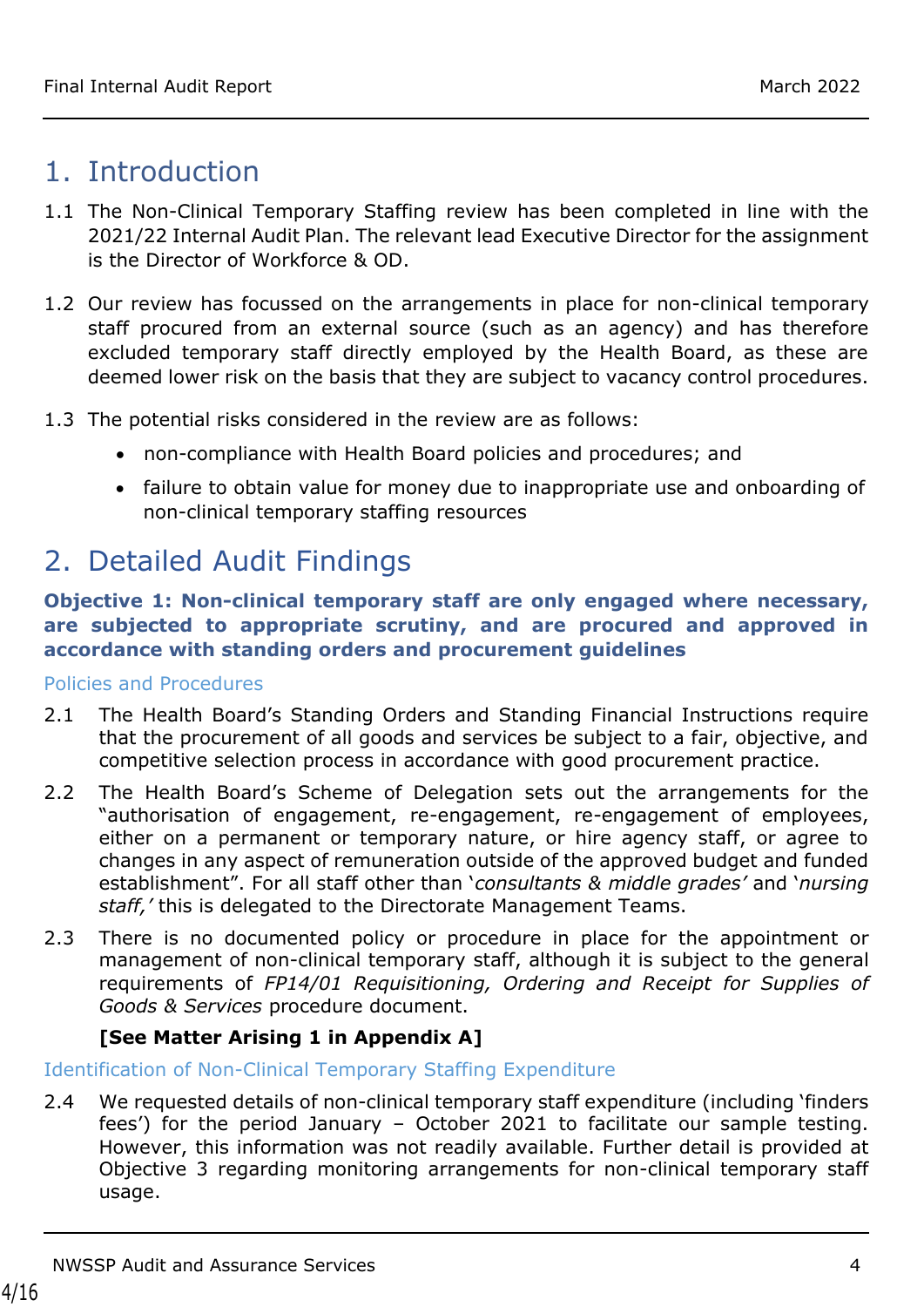- 2.5 In the absence of a central record of temporary staff usage, we reviewed accounts payable transaction reports (for the period 1 January –  $31$  October 2021) for four suppliers known to have recently provided temporary staffing services to the Health Board. These suppliers related to Finance, IT, Estates and Clinical Engineering staff and so the scope of our review under objectives one and two was restricted to these areas.
- 2.6 We identified a sample of 12 individuals for review three related to 'finders fees' for permanent recruits sourced via an agency and nine related to temporary staffing costs:

| Supplier | Number of<br><b>Individuals</b> | <b>Directorate</b>      | Spend Type          | <b>Total Spend</b><br>(12mths Jan<br>$-$ Dec 21) |
|----------|---------------------------------|-------------------------|---------------------|--------------------------------------------------|
| A        | 1                               | <b>Estates</b>          | <b>Temp Staff</b>   | £8,479                                           |
| B        | 3                               | Finance                 | <b>Finders Fees</b> | £30,571                                          |
|          | 4                               | IT                      | <b>Temp Staff</b>   | £557,379                                         |
| C        | $\mathcal{P}$                   | <b>IT</b>               | <b>Temp Staff</b>   | £115,344                                         |
| D        | $\overline{2}$                  | Clinical<br>Engineering | <b>Temp Staff</b>   | £3,080                                           |

#### Necessity to Engage Non-Clinical Temporary Staff

- 2.7 Workforce advised that temporary staffing should not be used for roles expected to last longer than three months, and three rounds of direct recruitment should be undertaken before reaching out to agencies. However, in the absence of a formal policy it is not clear if or how this has been communicated to appointing managers. **[See Matter Arising 1 in Appendix A]**
- 2.8 We contacted the appointing managers for the nine temporary staff members sampled to establish the rationale and procurement route for engaging temporary staff via external suppliers.
- 2.9 In all cases Workforce were not aware of the temporary resource requirement or indeed the individuals sourced via agency, although appointing managers advised that agencies were approached following unsuccessful recruitment rounds as they have access to a wider pool of candidates with the required expertise and seeking temporary positions.
- 2.10 Our sample included two individuals engaged (via framework supplier) to lead on the delivery of specific projects due to a lack of capacity and expertise within the existing workforce. They were initially appointed in August 2020 for a three-month period at a cost of £30-£35k each but this has been extended up to 31 March 2022 with total costs projected to be in the region of £200-£220k each for the 19-month period<sup>2</sup>.

 $^{2}$  12 months of this spend relating to the period January – December 2021 is included in the table at paragraph 2.6 – supplier B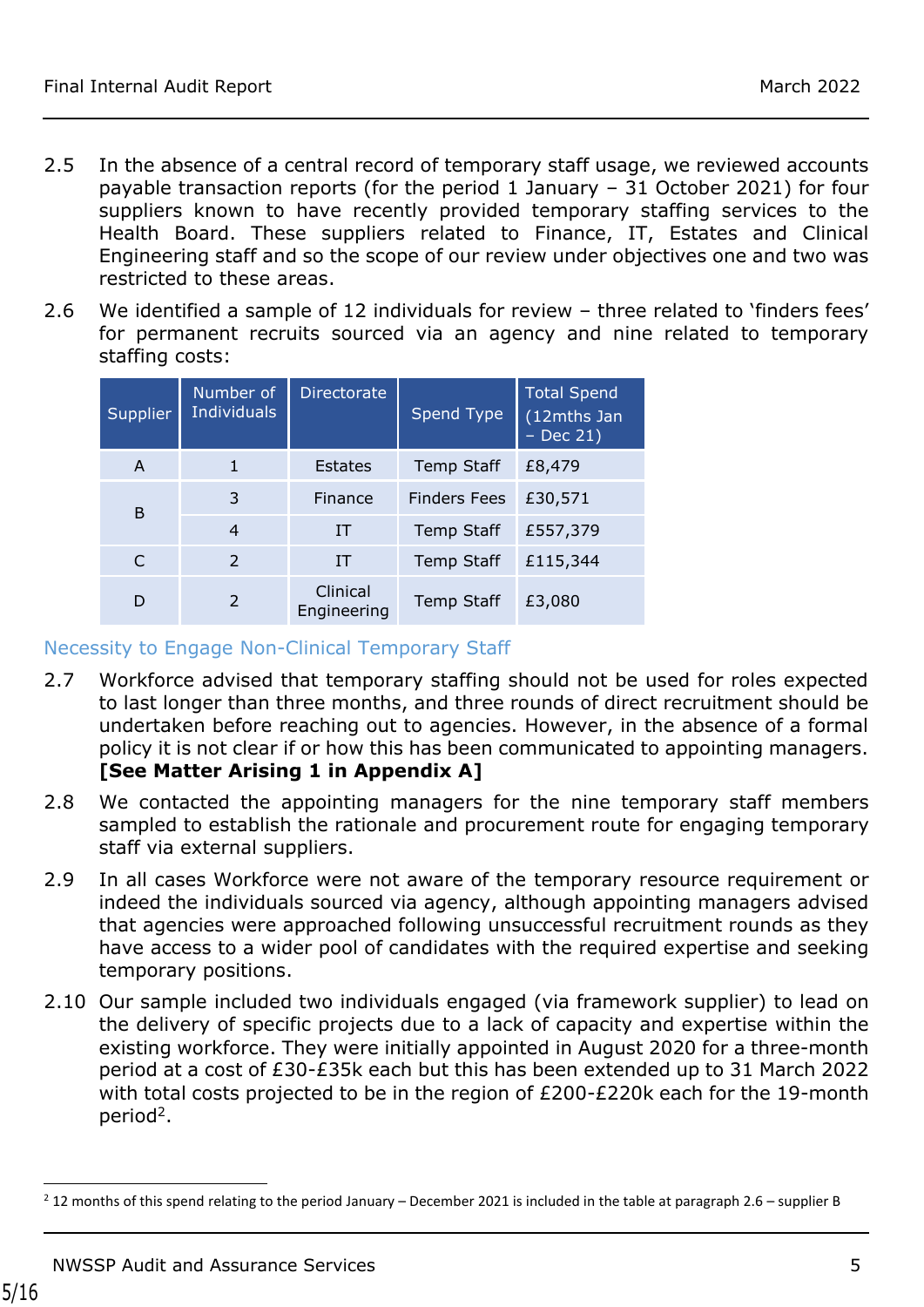2.11 The appointing manager advised that their portfolios have been extended on the back of the success of the initial projects delivered. We requested evidence of the resource requirements identified at the outset of the projects, for example in a business case or project initiation document, but this was not available. Retrospective purchase orders had been approved by the relevant Executive Director in line with the Scheme of Delegation.

#### **[See Matter Arising 2 in Appendix A]**

#### Procurement Process & Internal Approval

- 2.12 Ten of the 12 individuals reviewed had been procured via agencies on Crown Commercial Services framework agreements, including *RM6160 Non-Clinical Temporary Staff.* Two had been procured via direct engagement with a nonframework supplier and therefore in breach of the Public Contract Regulations.
- 2.13 The CCS frameworks permit direct award to a supplier and require both parties to sign a call-off contract or short form contract, which set out the terms and conditions of the arrangement. This offers protection to the contracting authority on price, contractual arrangements, and compliance with the Public Contracts Regulations. However, we were not provided with any evidence that this requirement has been adhered to for any of the 10 framework procurements reviewed.
- 2.14 We were not provided with evidence of prior approval to engage temporary staff / incur finders fees for any of the 12 individuals sampled. In some cases we were advised that Executive Director approval had been obtained, although there was no documented evidence to support this.
- 2.15 NWSSP Procurement Services confirmed that they had not been engaged in the procurement processes for the sampled individuals. Their involvement was limited to the raising of purchase orders for the 10 framework suppliers, which had to be raised retrospectively (to comply with the All Wales No PO No Pay Policy) on receipt of the invoice after the individual had commenced placement.
- 2.16 Purchase orders had not been raised for the two individuals engaged via the offframework supplier. We reviewed a sample of associated invoices and noted that these had been approved for payment in line with the delegated financial limits within Oracle. However, if purchase orders had been raised for the collective value of the invoices for each individual, Executive Director approval would have been required.

#### **[See Matter Arising 3 in Appendix A]**

#### Conclusion:

- 2.17 There is no formal procedural guidance in place for the procurement and engagement of non-clinical temporary staffing.
- 2.18 We were unable to substantiate the necessity for temporary resource, for example via approved business case or project plan, and there was no evidence of prior approval for any of the 12 individuals sampled. We note however that all had retrospective approval in the form of approved purchase orders or invoices.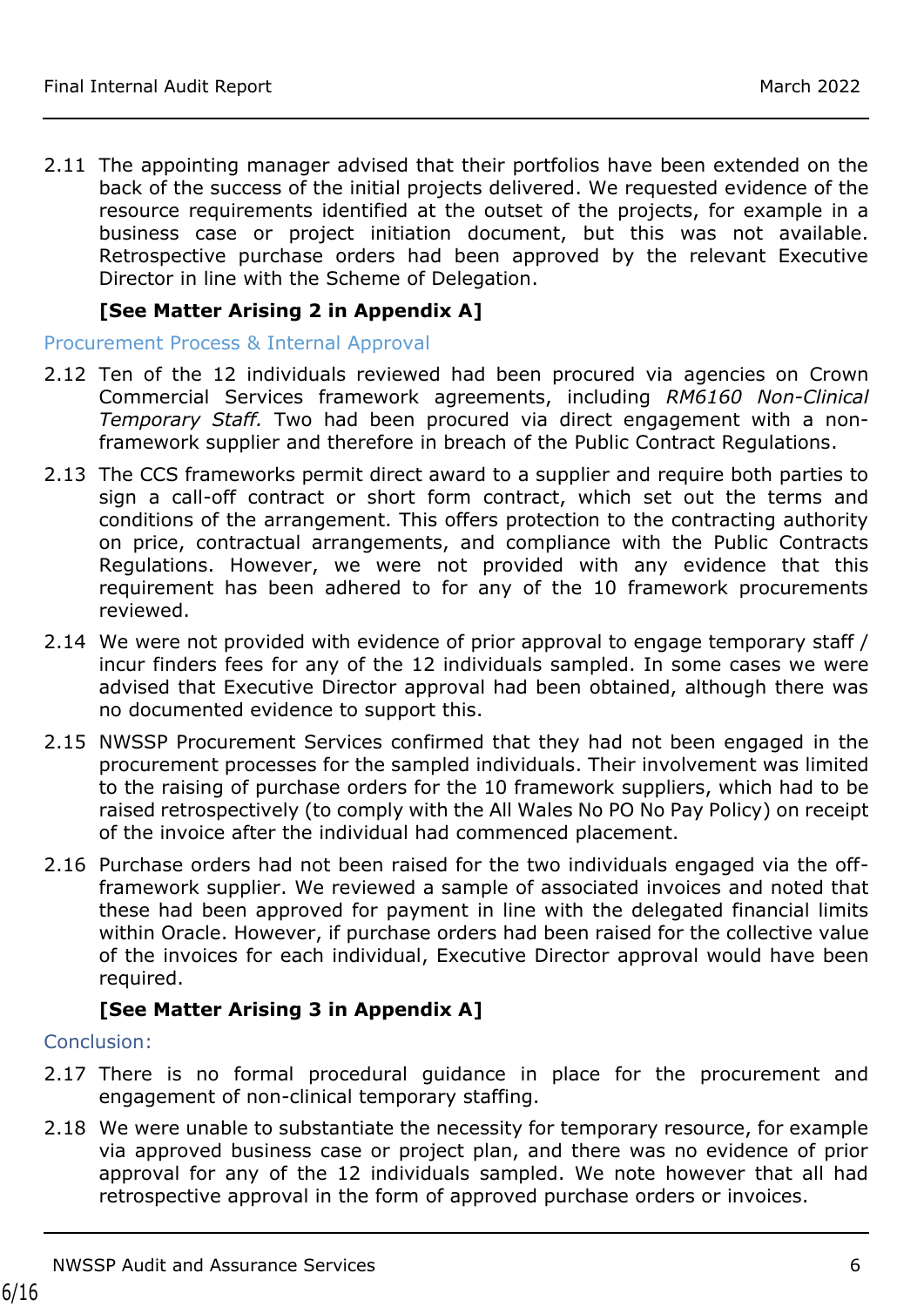- 2.19 Framework suppliers had been used for 10 of the 12 individuals sampled however, the frameworks had not been utilised correctly as appointing managers failed to complete the required documentation. The remaining two were direct awards to a non-framework supplier and are therefore in breach of the Public Contract Regulations.
- 2.20 Noting the above, we have concluded **Limited** assurance for this objective.

#### **Objective 2: Non-clinical temporary staff are subject to pre-employment checks**

- 2.21 Where temporary staff are engaged via an agency responsibility for completing pre-employment checks usually resides with the agency.
- 2.22 A key benefit of utilising a framework such as CCS RM6160 is that the Workforce Alliance conduct inspections to ensure supplier compliance with the NHS Employers Check Standards.
- 2.23 As noted at paragraph 2.11 above, ten of the 12 individuals reviewed had been procured via agencies on Crown Commercial Services framework agreements. For the two individuals engaged via a non-framework supplier, the appointing manager assured that recruitment checks were undertaken by the supplier. A recommendation has been raised regarding Procurement compliance. **[See Matter Arising 2 in Appendix A]**

#### Conclusion:

2.24 Noting the above, we have concluded **Reasonable** assurance for this objective.

#### **Objective 3: Non-clinical temporary staffing usage is monitored and there is engagement with Workforce & OD to identify a longer term, more cost-effective solution where appropriate**

- 2.25 A central record of non-clinical temporary staff engagement is not maintained and is not easily identifiable in the ledger as it is all coded to a broad *Agency: Admin and Clerical* subjective code with transactions often not identifying the individual to which they relate. Whilst it is possible to distinguish between clinical and nonclinical cost centres, there is no distinction between clinical/non-clinical temporary staffing spend.
- 2.26 We also identified issues with coding accuracy when we sampled 34 invoices posted to the *Recruitment Agency: Intro Fees* subjective code however, only three of these related to introduction fees (included in our sample testing above) with the rest relating to temporary staffing costs which should have been coded to the *Agency: Admin and Clerical* subjective code. Examples were also identified where agency introduction fees had been posted to the *Agency: Admin and Clerical* subjective code instead of *Recruitment Agency: Intro Fees*.
- 2.27 During a post-fieldwork discussion an appointing manager advised that they maintain a record of agency staff for submission to their Finance Business Partner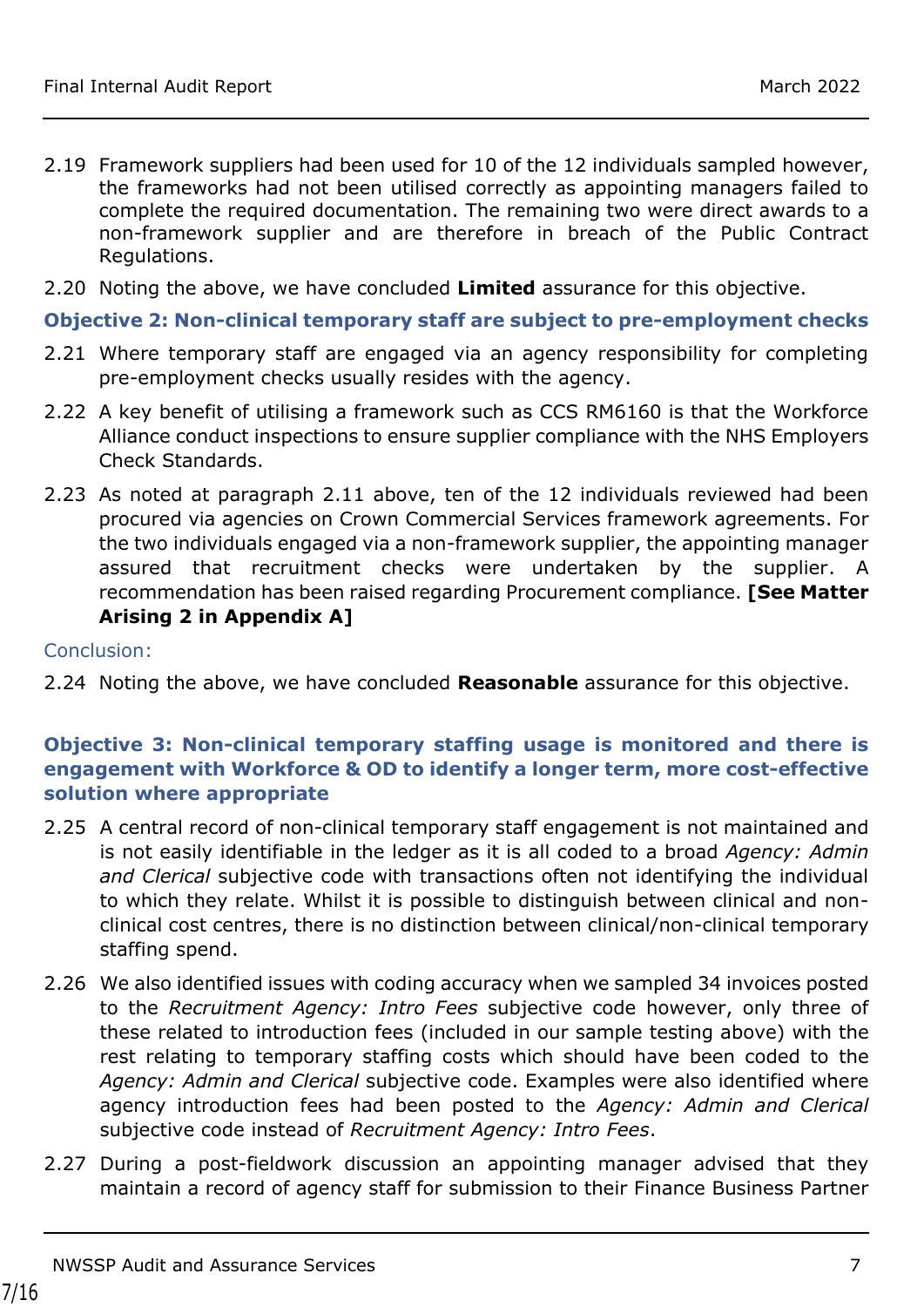upon request although we understand that this is used for finance forecasting purposes rather than agency monitoring.

2.28 Workforce do not have access to temporary staffing outside of the ESR (Electronic Staff Record) system (i.e., those not directly employed by the Health Board) and there are no arrangements with place for appointing managers or Finance to notify Workforce of agency engagements. In the absence of this information, Workforce are unable to identify and proactively engage with appointing managers to explore more suitable, cost-effective resourcing solutions ensuring that value for money is achieved.

#### **[See Matter Arising 4 at Appendix A]**

Conclusion:

- 2.29 A central record of non-clinical temporary staff usage is not maintained, and associated expenditure is not easily identifiable within the ledger. We also identified issues with coding accuracy. There is no central oversight or monitoring of nonclinical temporary staff usage and expenditure and there was no evidence of engagement between the appointing manager and Workforce for the sample of temporary staff reviewed.
- 2.30 Accordingly, we have concluded **Limited** assurance for this objective.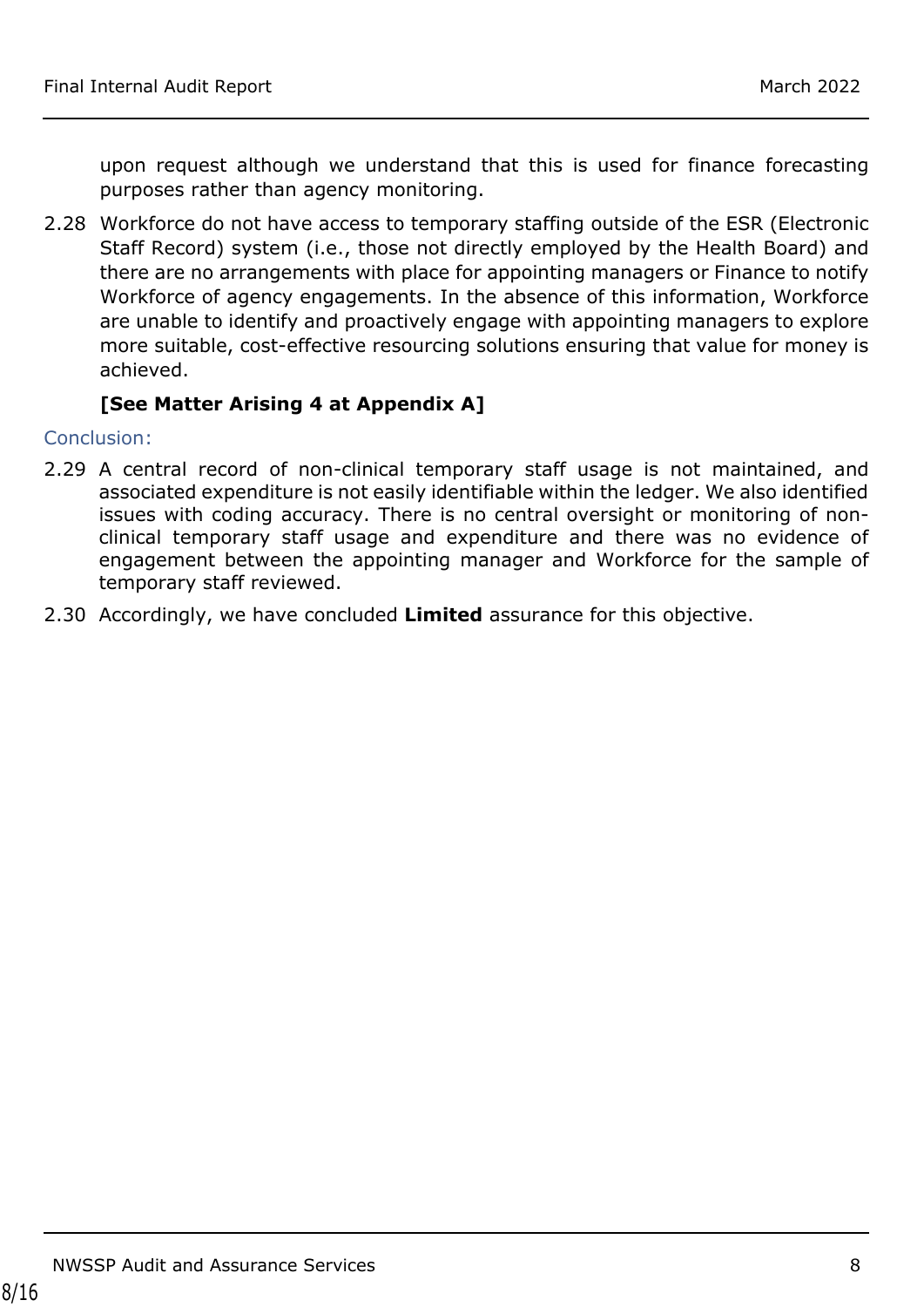# Appendix A: Management Action Plan

<span id="page-8-0"></span>

| Matter Arising 1: Policies & Procedures (Design)                                                                                                                                                                                                                                                                                                                                                                                                                          | <b>Impact</b>                                                                                                                                                                                                                                                                                        |
|---------------------------------------------------------------------------------------------------------------------------------------------------------------------------------------------------------------------------------------------------------------------------------------------------------------------------------------------------------------------------------------------------------------------------------------------------------------------------|------------------------------------------------------------------------------------------------------------------------------------------------------------------------------------------------------------------------------------------------------------------------------------------------------|
| There is no documented policy or procedure in place for the appointment or management of non-clinical temporary<br>staff.<br>Workforce advised that temporary staffing should not be used for roles expected to last longer than three months,<br>and three rounds of direct recruitment should be undertaken before reaching out to agencies. However, in the<br>absence of a formal policy it is not clear if or how this has been communicated to appointing managers. | Potential risk of:<br>value for money not achieved<br>the<br>in.<br>engagement<br>of<br>temporary staff<br>lack of clarity regarding the<br>$\bullet$<br>for<br>engaging<br>process<br>staff<br>potentially<br>temporary<br>resulting in non-compliance<br>Contract<br>with<br>Public<br>Regulations |
| <b>Recommendations</b>                                                                                                                                                                                                                                                                                                                                                                                                                                                    | <b>Priority</b>                                                                                                                                                                                                                                                                                      |
| The circumstances in which the engagement of non-clinical temporary staff is permitted and the processes to be<br>followed in doing so should be reviewed and agreed, then formally documented and communicated with<br>appropriate staff.<br>Directorates involved in the engagement of non-clinical temporary staff should have input into the development                                                                                                              | <b>Medium</b>                                                                                                                                                                                                                                                                                        |
| of these processes.                                                                                                                                                                                                                                                                                                                                                                                                                                                       |                                                                                                                                                                                                                                                                                                      |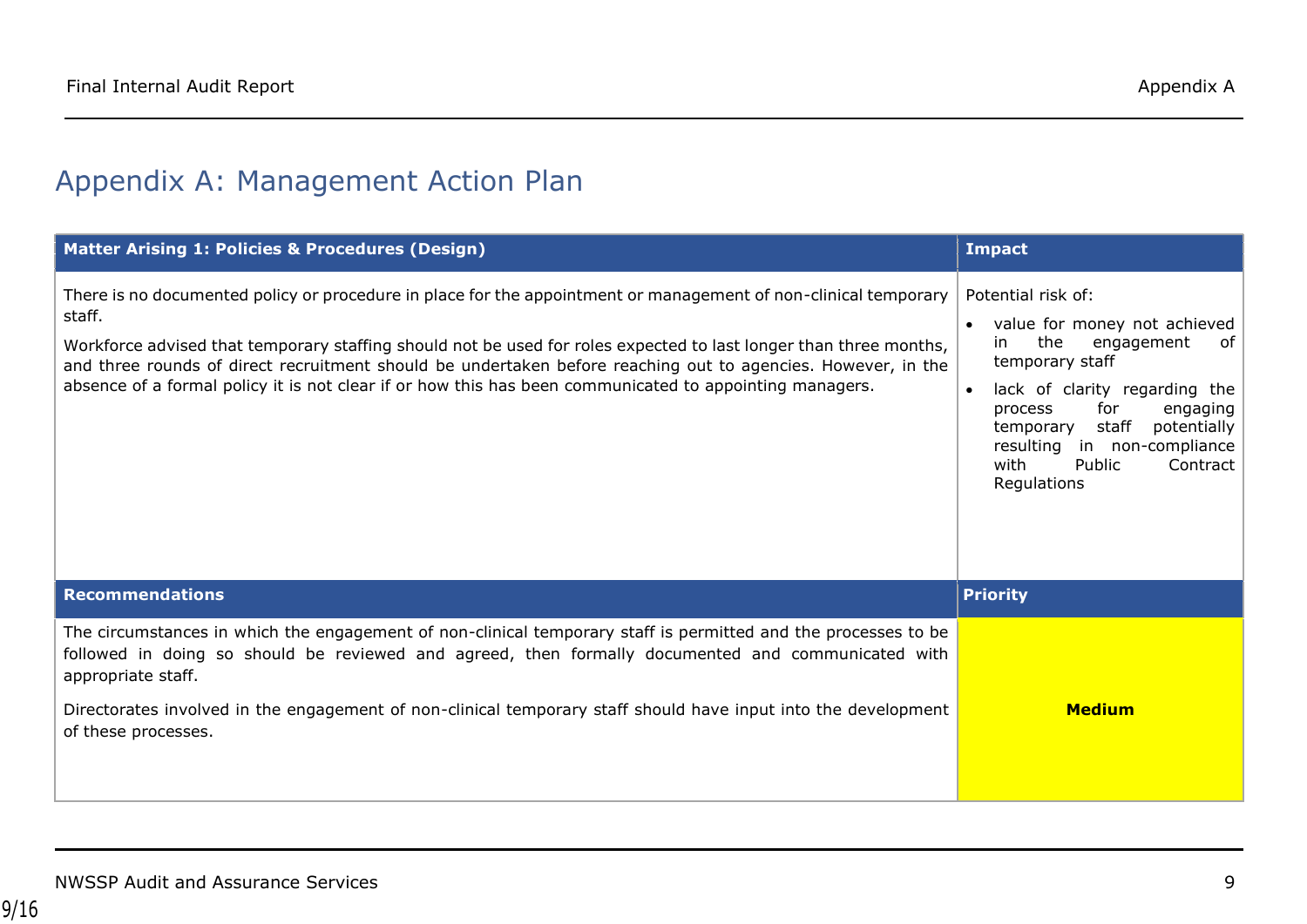| <b>Agreed Management Action</b>                                                                                                                                                                                                                                                                                                                                             | <b>Target Date</b>                                    | <b>Responsible Officer</b>                                                                    |
|-----------------------------------------------------------------------------------------------------------------------------------------------------------------------------------------------------------------------------------------------------------------------------------------------------------------------------------------------------------------------------|-------------------------------------------------------|-----------------------------------------------------------------------------------------------|
| • No agencies should be engaged with to directly hire staff without prior approval. A<br>protocol will be developed by the Workforce & OD Directorate to cascade to all Directors<br>and managers for implementation. The Directorates identified in the sample for the<br>engagement of temporary staff will be asked to contribute to the development of this<br>process. | 31/05/22                                              | Assistant Director of Workforce &<br>Organisational Development<br>(Resourcing & Utilisation) |
| • An interim process to follow for the use of non-clinical agency to be reinforced to<br>Directors and Managers including a request for all agency usage presently in place to<br>be confirmed so that appropriate checks and exit strategies can be agreed.                                                                                                                | 30/03/22<br>(complete -<br>message issued<br>10/3/22) | Director of Workforce &<br>Organisational Development                                         |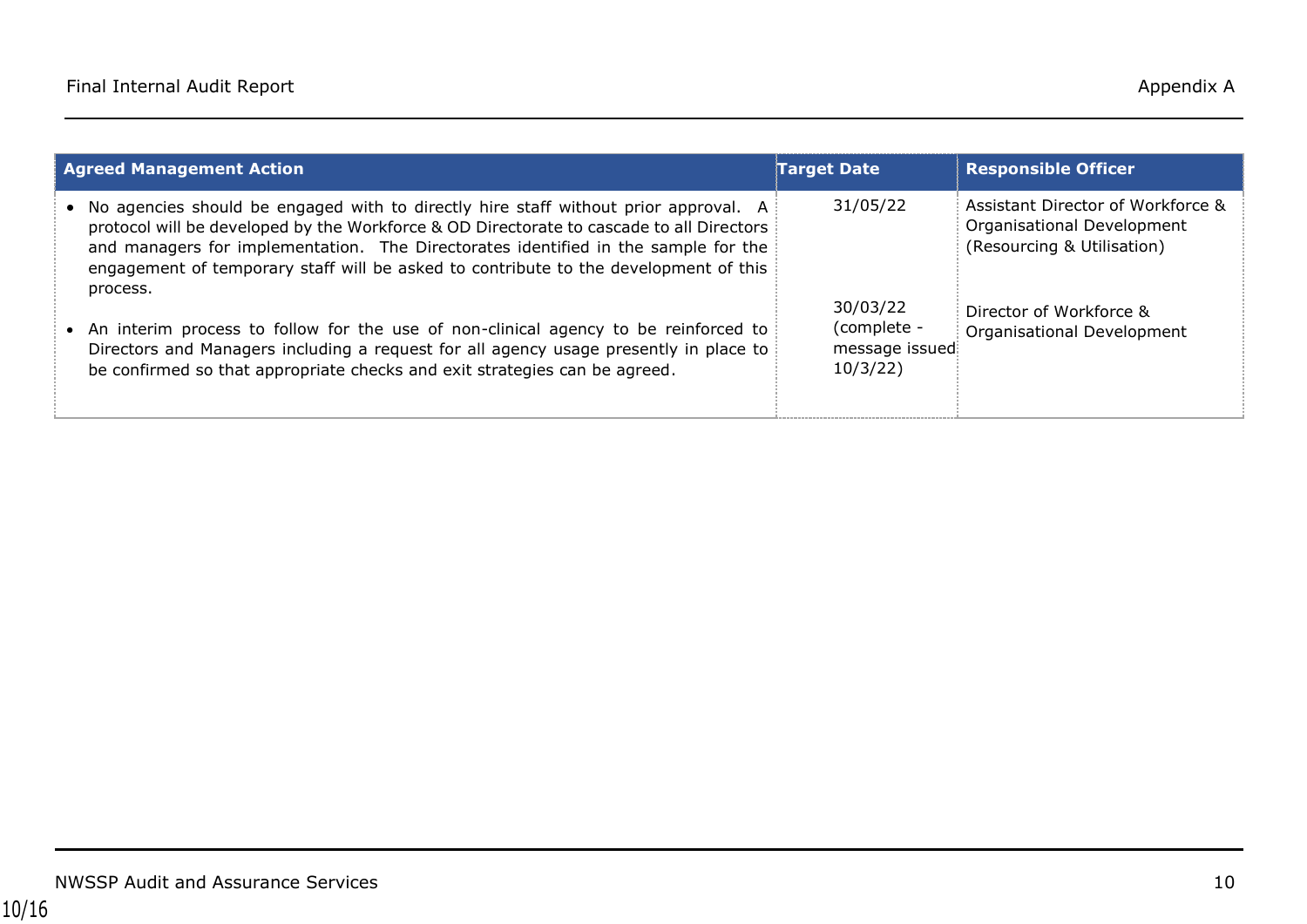| Matter Arising 2: Necessity to Engage Temporary Staff (Operation)                                                                                                                                                                                                                                                                                                                                                                                                                                                                                                                                                                                                                                                                                                                                                                                                                            | <b>Impact</b>                                                                                           |                            |
|----------------------------------------------------------------------------------------------------------------------------------------------------------------------------------------------------------------------------------------------------------------------------------------------------------------------------------------------------------------------------------------------------------------------------------------------------------------------------------------------------------------------------------------------------------------------------------------------------------------------------------------------------------------------------------------------------------------------------------------------------------------------------------------------------------------------------------------------------------------------------------------------|---------------------------------------------------------------------------------------------------------|----------------------------|
| For the sample of engagements reviewed, Workforce were not aware of the temporary resource requirement or<br>indeed the individuals sourced via agency, although appointing managers advised that agencies were approached<br>following unsuccessful recruitment rounds as they have access to a wider pool of candidates with the required<br>expertise and seeking temporary positions.                                                                                                                                                                                                                                                                                                                                                                                                                                                                                                    | Potential risk of:<br>value for money not achieved<br>the<br>engagement<br>in.<br>0f<br>temporary staff |                            |
| Our sample included two individuals engaged (via framework supplier) to lead on the delivery of specific projects<br>due to a lack of capacity and expertise within the existing workforce. They were initially appointed in August 2020<br>for a three-month period at a cost of £30-£35k each but this has been extended up to 31 March 2022 with total<br>costs projected to be in the region of £200-£220k each, and further extension to 30 June 2022 expected. The<br>appointing manager advised that their portfolios have been extended on the back of the success of the initial<br>projects delivered. We requested evidence of the resource requirements identified at the outset of the projects,<br>for example in a business case or project initiation document, but this was not available. Purchase orders had<br>however been approved by the relevant Executive Director. |                                                                                                         |                            |
|                                                                                                                                                                                                                                                                                                                                                                                                                                                                                                                                                                                                                                                                                                                                                                                                                                                                                              |                                                                                                         |                            |
| <b>Recommendations</b>                                                                                                                                                                                                                                                                                                                                                                                                                                                                                                                                                                                                                                                                                                                                                                                                                                                                       |                                                                                                         | <b>Priority</b>            |
| The rationale for engaging temporary staff should be clear and discussed with Workforce to explore suitable<br>alternatives (such as upskilling, fixed term contract or secondment) prior to engagement.                                                                                                                                                                                                                                                                                                                                                                                                                                                                                                                                                                                                                                                                                     |                                                                                                         |                            |
| Where an engagement relates to additional capacity/expertise for a specific task (e.g., the delivery of a project),<br>the resource requirement should be clearly set out within the approved business case/project documentation, with<br>evidence of approval for extensions.                                                                                                                                                                                                                                                                                                                                                                                                                                                                                                                                                                                                              |                                                                                                         | <b>Medium</b>              |
| <b>Agreed Management Action</b>                                                                                                                                                                                                                                                                                                                                                                                                                                                                                                                                                                                                                                                                                                                                                                                                                                                              | <b>Target Date</b>                                                                                      | <b>Responsible Officer</b> |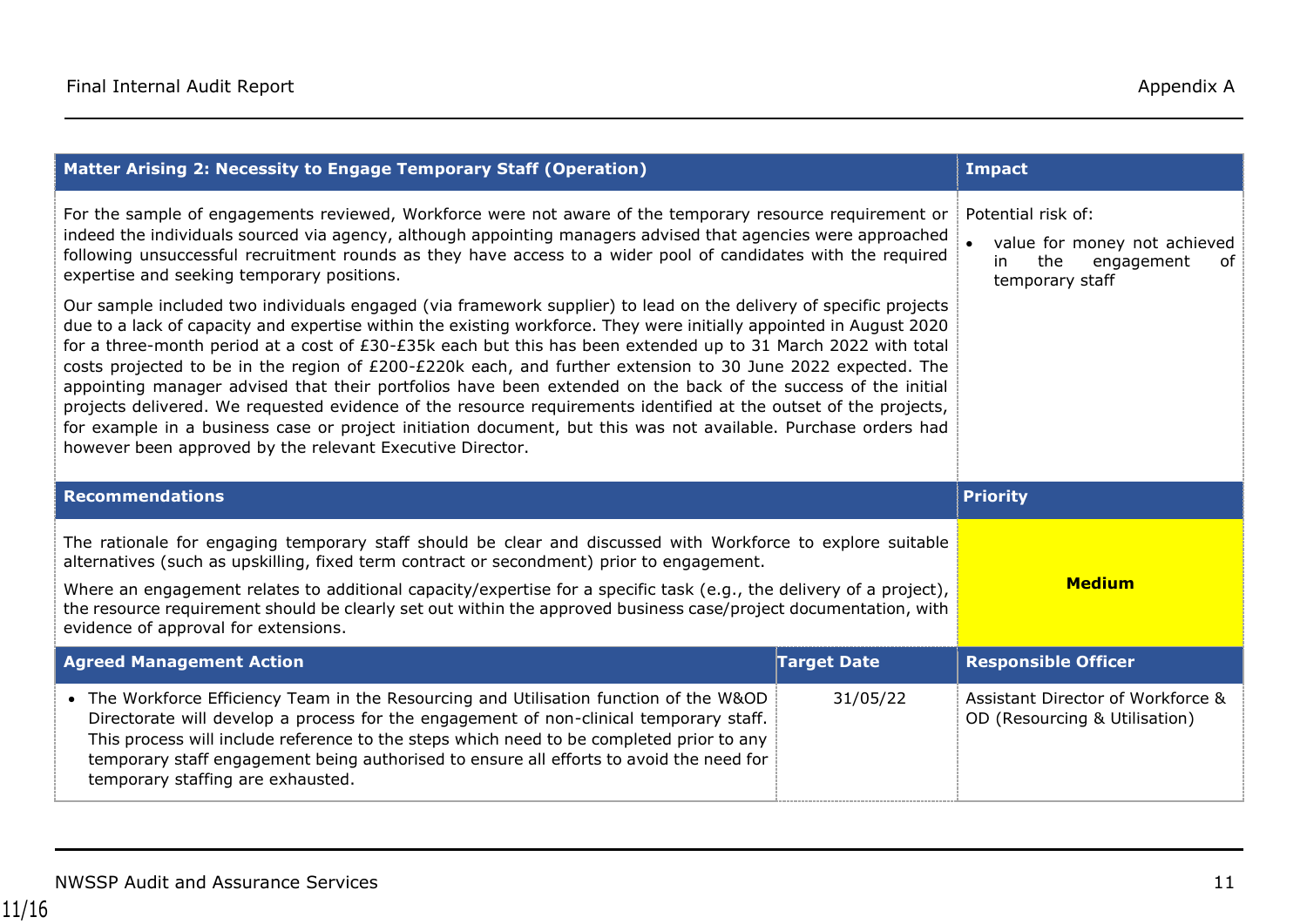| <b>Matter Arising 3: Procurement Process (Operation)</b>                                                                                                                                                                                                                                                                                                                                                                                                                                                                                                                                                                                                                                                                                                                                                                                                         | <b>Impact</b>                                                                                                                                                                         |                                                                    |
|------------------------------------------------------------------------------------------------------------------------------------------------------------------------------------------------------------------------------------------------------------------------------------------------------------------------------------------------------------------------------------------------------------------------------------------------------------------------------------------------------------------------------------------------------------------------------------------------------------------------------------------------------------------------------------------------------------------------------------------------------------------------------------------------------------------------------------------------------------------|---------------------------------------------------------------------------------------------------------------------------------------------------------------------------------------|--------------------------------------------------------------------|
| NWSSP Procurement Services confirmed that they had not been engaged in the procurement processes for the<br>sample of temporary staff reviewed.<br>Although ten of the 12 individuals reviewed had been procured via agencies on Crown Commercial Services<br>framework agreements, we were not provided with any evidence that the required framework documentation had<br>been completed. Furthermore, two individuals had been procured via direct engagement with a non-framework<br>supplier and therefore in breach of the Public Contract Regulations.<br>Purchase orders had been raised for the ten framework suppliers although these were raised retrospectively on<br>receipt of the invoice after the individual had commenced placement. There were no purchase orders in place for<br>the two individuals engaged via the non-framework supplier. | Potential risk of:<br>value for money not achieved<br>$\bullet$<br>the<br>engagement<br>of<br>in.<br>temporary staff<br>non-compliance with the Public<br><b>Contract Regulations</b> |                                                                    |
| <b>Recommendations</b>                                                                                                                                                                                                                                                                                                                                                                                                                                                                                                                                                                                                                                                                                                                                                                                                                                           |                                                                                                                                                                                       | <b>Priority</b>                                                    |
| NWSSP Procurement Services should be engaged for support and advice in the procurement of non-clinical<br>temporary staff to ensure procurements represent value for money and are compliant with the Public Contract<br>Regulations.<br>Framework documentation must be completed and approved by both parties for procurements via framework<br>supplier.<br>Purchase orders should be raised at the point of engagement rather than retrospectively.                                                                                                                                                                                                                                                                                                                                                                                                          | <b>High</b>                                                                                                                                                                           |                                                                    |
| <b>Agreed Management Action</b>                                                                                                                                                                                                                                                                                                                                                                                                                                                                                                                                                                                                                                                                                                                                                                                                                                  | <b>Target Date</b>                                                                                                                                                                    | <b>Responsible Officer</b>                                         |
| • Director of Workforce & OD and Director of Finance to meet with Head of Procurement<br>to develop a management guide which ensures all managers are aware of the actions<br>they are required to take when procuring workers via frameworks.                                                                                                                                                                                                                                                                                                                                                                                                                                                                                                                                                                                                                   | 30/04/22                                                                                                                                                                              | Director of Workforce & OD and<br>Director of Finance              |
| • All paperwork to be linked into process identified in action above and documentation<br>to be submitted to and checked by Resourcing team prior to authority to proceed is<br>given.                                                                                                                                                                                                                                                                                                                                                                                                                                                                                                                                                                                                                                                                           | 31/05/22                                                                                                                                                                              | Assistant Director of Workforce &<br>OD (Resourcing & Utilisation) |

**Workforce & OD (Resourcing**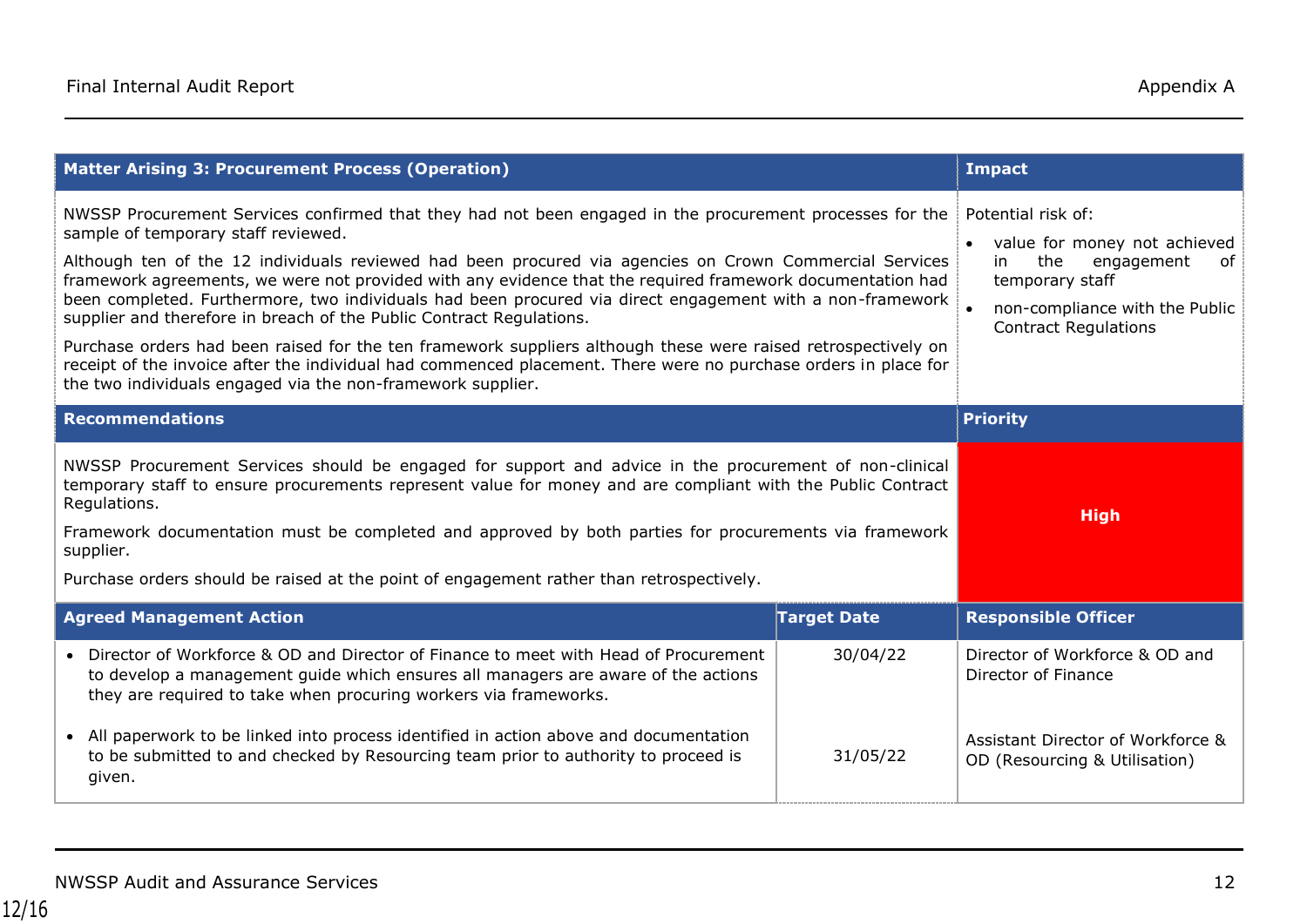| Matter Arising 4: Identification & Monitoring of Non-Clinical Temporary Staff Usage (Design &<br><b>Operation</b> )                                                                                                                                                                                                                                                                                                                                                                                                                                                                                                                                                                                                                                                                                                                                                                                                                                                                                                                                                                                                                                                                                                                                                                                                                                                                                                        | <b>Impact</b>                                                                                                                                      |
|----------------------------------------------------------------------------------------------------------------------------------------------------------------------------------------------------------------------------------------------------------------------------------------------------------------------------------------------------------------------------------------------------------------------------------------------------------------------------------------------------------------------------------------------------------------------------------------------------------------------------------------------------------------------------------------------------------------------------------------------------------------------------------------------------------------------------------------------------------------------------------------------------------------------------------------------------------------------------------------------------------------------------------------------------------------------------------------------------------------------------------------------------------------------------------------------------------------------------------------------------------------------------------------------------------------------------------------------------------------------------------------------------------------------------|----------------------------------------------------------------------------------------------------------------------------------------------------|
| A central record of non-clinical temporary staff engagement is not maintained and is not easily identifiable in the<br>ledger as it is all coded to a broad Agency: Admin and Clerical subjective code with transactions often not<br>identifying the individual to which they relate. Whilst it is possible to distinguish between clinical and non-clinical<br>cost centers, there is no distinction between clinical/non-clinical temporary staffing spend.<br>We also identified issues with coding accuracy which further impacts on the reliability of the ledger for identifying<br>temporary staff and 'finders fees' expenditure.<br>We are aware that appointing managers are required to maintain a record of agency staff for submission to the<br>Finance Business Partner upon request, although we understand that this is used for finance forecasting purposes<br>rather than agency monitoring.<br>Workforce do not have access to temporary staffing outside of the ESR system (i.e., those not directly employed<br>by the Health Board) and there are no arrangements with place for appointing managers or Finance to notify<br>Workforce of agency engagements. In the absence of this information, Workforce are unable to identify and<br>proactively engage with appointing managers to explore more suitable, cost-effective resourcing solutions<br>ensuring that value for money is achieved. | Potential risk of:<br>excessive spend on temporary<br>staffing over and above the<br>agreed establishment<br>value for money is<br>not<br>achieved |
| <b>Recommendations</b>                                                                                                                                                                                                                                                                                                                                                                                                                                                                                                                                                                                                                                                                                                                                                                                                                                                                                                                                                                                                                                                                                                                                                                                                                                                                                                                                                                                                     | <b>Priority</b>                                                                                                                                    |
| A central record of temporary staff usage should be maintained by Workforce so that they can proactively engage<br>with appointing managers to assess resource requirements and explore longer-term, more cost-effective<br>alternatives to agency usage. This information can also be used to inform the wider workforce planning and<br>recruitment arrangements through the identification of gaps in resource / expertise and hard-to-fill posts.<br>Appointing managers should liaise with finance colleagues to ensure the accuracy of temporary staff expenditure<br>coding within the ledger. This would facilitate the maintenance and monitoring of a central record of temporary<br>staff usage.<br>Expenditure on non-clinical temporary staffing over and above the agreed establishment should be monitored and<br>reported to an appropriate forum.                                                                                                                                                                                                                                                                                                                                                                                                                                                                                                                                                         | <b>High</b>                                                                                                                                        |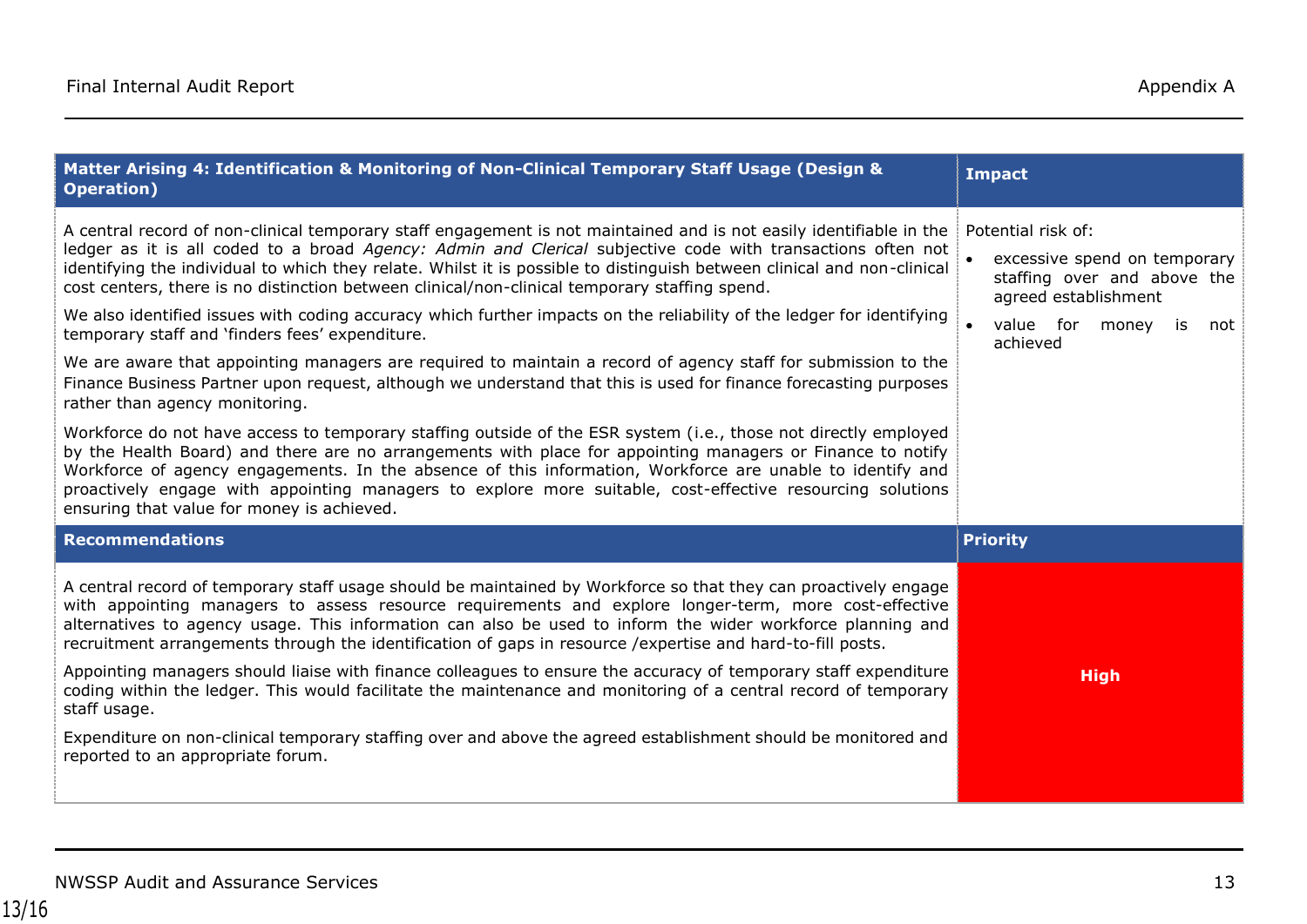| <b>Agreed Management Action</b>                                                                                                                                                                                                                                            | <b>Target Date</b> | <b>Responsible Officer</b>                                                                                                       |
|----------------------------------------------------------------------------------------------------------------------------------------------------------------------------------------------------------------------------------------------------------------------------|--------------------|----------------------------------------------------------------------------------------------------------------------------------|
| • regular reporting of all agencies spend (clinical and non-clinical) to be sent to Assistant<br>Director of Workforce & OD (Resourcing & Utilisation) monthly to ensure all non-clinical<br>spend is known and any breaches to agreed procedure is managed appropriately. | 30/04/22           | Director of Finance to ensure<br>reports are produced, Assistant<br>Director of Workforce & OD<br>(Resourcing & Utilisation) for |
| • The issuing of guidance referred to in point 1 will ensure managers are aware of their<br>need to ensure regular discussion with Workforce and Finance to ensure usage is<br>correctly recorded.                                                                         | 31/05/22           | recording<br>Assistant Director of Workforce &<br>OD (Resourcing & Utilisation)                                                  |
| • All non-clinical agency will be reported as part of the workforce controls planning<br>objective regardless of funded establishment as agency if not used in the right<br>circumstances if poor financial management. This will be reported to the Executive<br>Team.    | 30/04/22           | Director of Workforce & OD                                                                                                       |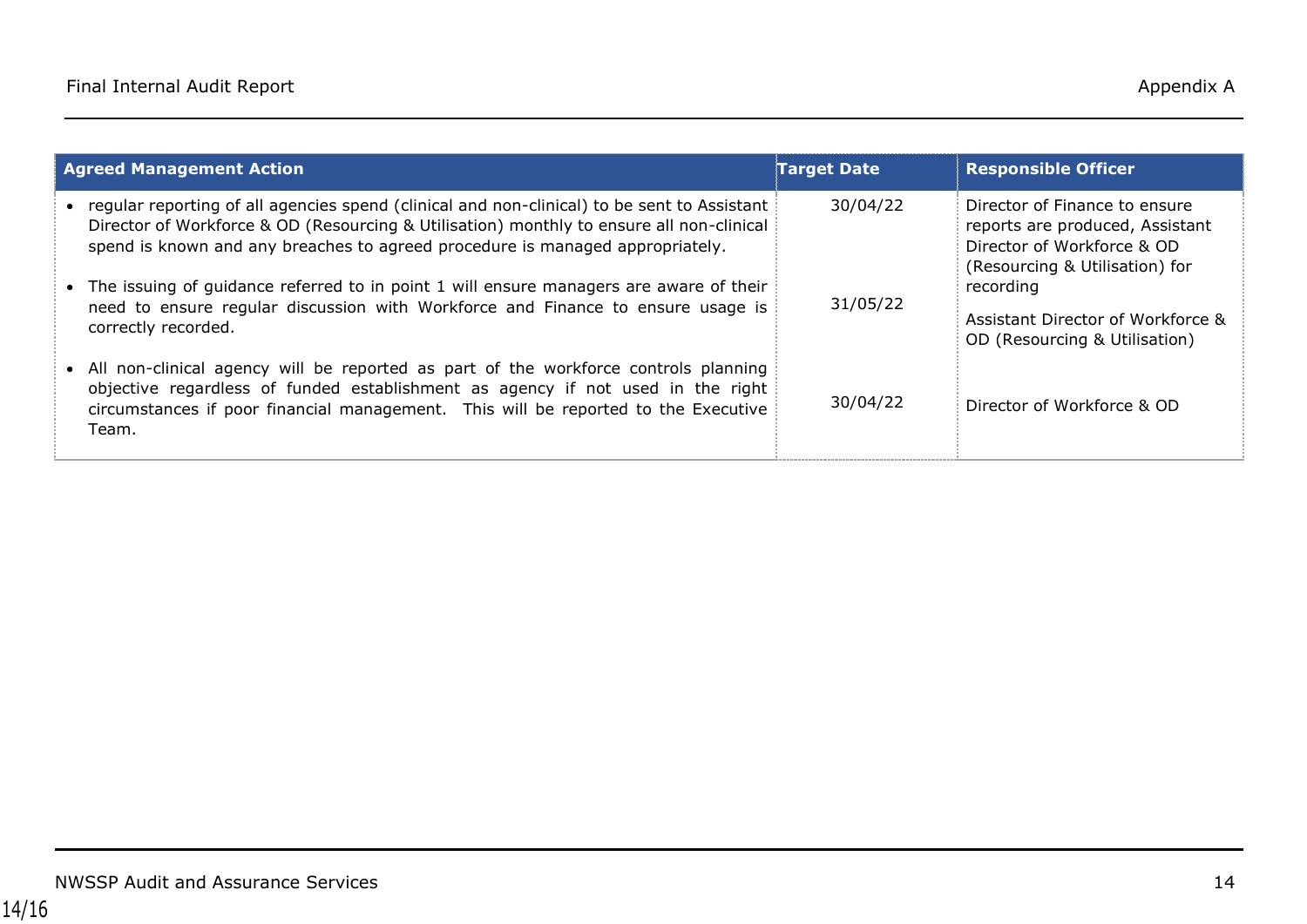# <span id="page-14-0"></span>Appendix B: Assurance opinion and action plan risk rating

#### Audit Assurance Ratings

We define the following levels of assurance that governance, risk management and internal control within the area under review are suitable designed and applied effectively:

| <b>Substantial</b><br>assurance    | Few matters require attention and are compliance or advisory in<br>nature.<br>Low impact on residual risk exposure.                                                                                                                                                 |
|------------------------------------|---------------------------------------------------------------------------------------------------------------------------------------------------------------------------------------------------------------------------------------------------------------------|
| <b>Reasonable</b><br>assurance     | Some matters require management attention in control design or<br>compliance.<br>Low to moderate impact on residual risk exposure until resolved.                                                                                                                   |
| <b>Limited</b><br>assurance        | More significant matters require management attention.<br>Moderate impact on residual risk exposure until resolved.                                                                                                                                                 |
| <b>No assurance</b>                | Action is required to address the whole control framework in this<br>area.<br>High impact on residual risk exposure until resolved.                                                                                                                                 |
| <b>Assurance not</b><br>applicable | Given to reviews and support provided to management which form<br>part of the internal audit plan, to which the assurance definitions<br>are not appropriate.<br>These reviews are still relevant to the evidence base upon which<br>the overall opinion is formed. |

#### Prioritisation of Recommendations

We categorise our recommendations according to their level of priority as follows:

| <b>Priority</b><br><b>level</b> | <b>Explanation</b>                                                                                                                                                         | <b>Management action</b> |
|---------------------------------|----------------------------------------------------------------------------------------------------------------------------------------------------------------------------|--------------------------|
| <b>High</b>                     | Poor system design OR widespread non-compliance.<br>Significant risk to achievement of a system objective OR<br>evidence present of material loss, error, or misstatement. | Immediate*               |
| <b>Medium</b>                   | Minor weakness in system design OR limited non-compliance.<br>Some risk to achievement of a system objective.                                                              | Within one month $*$     |
| Low                             | Potential to enhance system design to improve efficiency or<br>effectiveness of controls.<br>Generally, issues of good practice for management<br>consideration.           | Within three months*     |

\* Unless a more appropriate timescale is identified/agreed at the assignment.